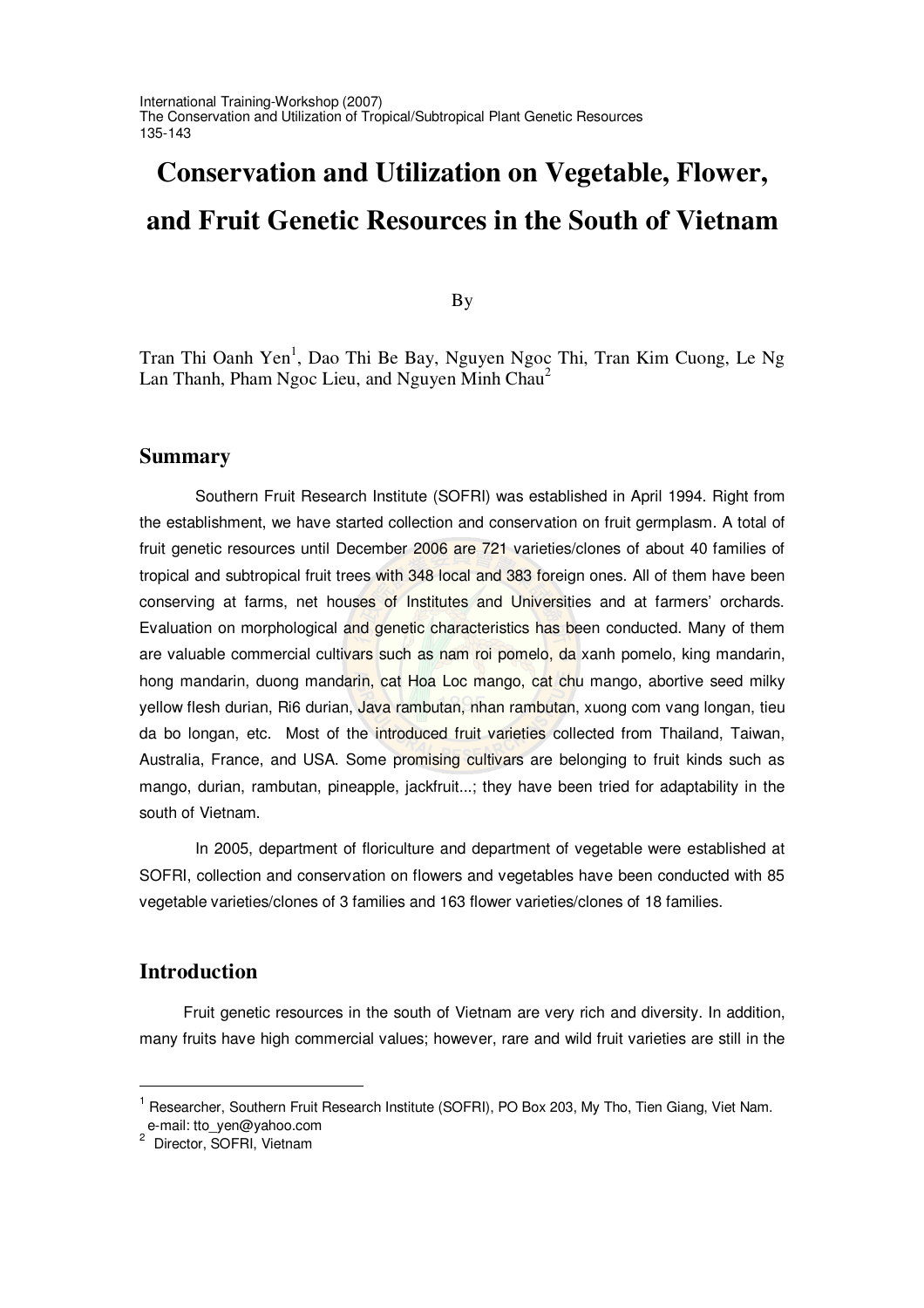natural populations. Selective pressure on high quality and yield fruit varieties is more and more strong, so others will be lost in the future. Thus, it is very important and necessary to collect and conserve on fruit varieties, especially on rare and wild fruit varieties. At SOFRI, the genetic resources of fruit have been collected from 1994 and of vegetable and flower from 2004 and these materials are conducted to evaluate, conserve and utilize in efficiency.

# **Materials and Methods**

## **Materials:**

All vegetable, flower, and fruit varieties are collected and grown in SOFRI farms and farmers' orchards. These plant germplasm materials and products are used for investigating agronomical characters, and for chemical analysis in biotechnological lab and fruit quality analysis lab.

## **Methodology:**

**- Collection:** All seeds, scions, buds, shoots are collected from farms, farmers' orchards, forest, etc. The procedure of collection and method of description of fruit germplasm are following the protocol of IPGRI.

## **- Conservation:**

The implementation of conservation on fruit germplasm includes two methods: *in-situ* and *ex-situ* conservation.

- 1. *In-situ* conservation: germplasm conserved at farms, farmers' orchards where fruit trees growing originally.
- 2. *Ex-situ* conservation: germplasm collected and conserved in other farms, net house and tissue culture room et al., or at the repository nursery in research institutes or universities.

Genrally, the germplasm of vegetables and flowers are collected and then conserved in net house and *in-vitro* by using ex-situ conservation.

## **- Evaluation and utilization:**

1. Fruit varieties have been evaluated on fruit quality characteristics, reaction to salinity, flooding, and *Phytophthora* diseases. Fruit clones/varieties bearing high yield and good quality have been selected using for mother stock trees or becoming commercial varieties as well as using as parents in hybridization. The varieties with high tolerance to salinity, flooding, and Phytophthora disease have been used for rootstock and also as mother stocks as well.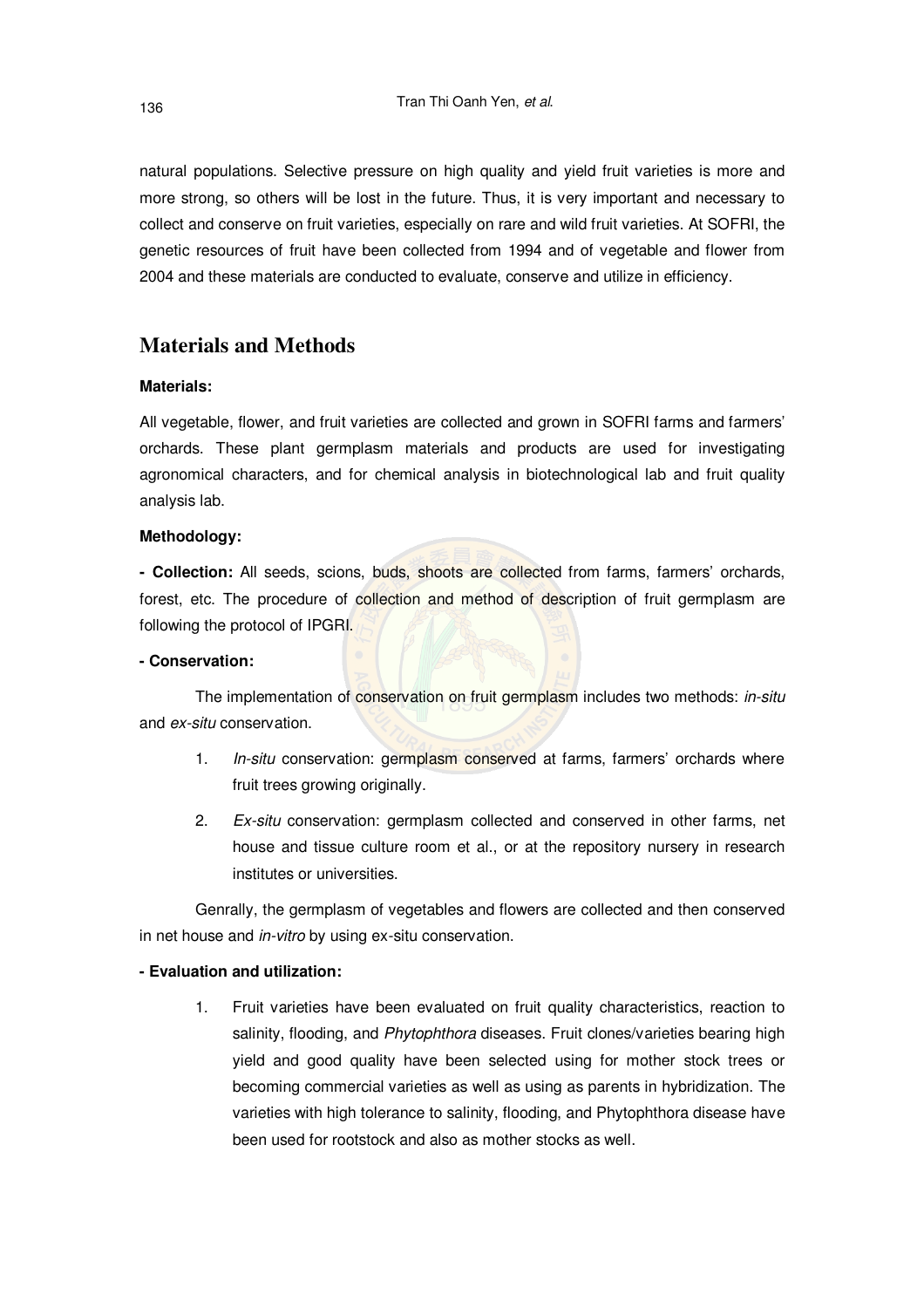- 2. In our commercial fruit varieties, one or some characteristics could be improved by inducing mutation.
- **3.** The evaluation of utilization on fruit genetic diversity in all fruit gerplasm conservation could be conducted by using RAPD and SSR molecular.

# **Results and Discussions**

## **Collection and Conservation of Fruit Germplasm**

For the germplasm collection and conservation of fruits from 1994 to 2006, totally, 721 varieties/clones about 40 families including 348 local varieties and 373 foreign varieties have collected and conserved (Table 1). Most of those genetic resources have been conserved at farms of research institutes, center, universities, and farmers' orchards. Germplasms of flower and vegetables have been collected and conserved in recent years at SOFRI. So far, totally, 85 vegetable varieties/clones of 3 families and 163 flower varieties/clones of 18 families have been conserved and evaluated in farm at Tiengiang (Table 2).

| Kinds of fruit        | Scientific name                                       | <b>Total</b> | No. of         |                | <b>Introduced varieties</b>                     |  |
|-----------------------|-------------------------------------------------------|--------------|----------------|----------------|-------------------------------------------------|--|
|                       |                                                       |              | local          | No. of         | Origin/sources                                  |  |
|                       |                                                       |              | var.           | var.           |                                                 |  |
| 1. Langsat            | Lansium<br>domesticum Correa.                         | 2            | 1              | 1              | Thailand                                        |  |
| 2. Avocado            | Persea americana<br>Mill.                             | 22           | $\overline{7}$ | 15             | USA, Australia, Israel                          |  |
| 3. Wild<br>mangosteen | Garcinla loureiri                                     | 1            | $\mathbf 0$    | 1              | Thailand                                        |  |
| 4. Pomelo             | Citrus maxima (Burm)<br>Merr.                         | 81           | 73             | 8              | France, USA, Thailand,<br>China, Malaysia       |  |
| 5. Grapefruit         | Citrus paradisi Macf.                                 | 7            |                | $\overline{7}$ | France, USA, Australia,<br>India                |  |
| 6. Orange             | Citrus sinensis<br>Osbeck.                            | 51           | 16             | 35             | France, USA, China,<br>Australia, India, Japan. |  |
| 7. Lemon, lime        | Citrus limon (L.)<br>Burm, and C.<br>aurantifolia Sw. | 15           | 7              | 8              | France, USA, Australia                          |  |
| 8. Rambutan           | Nephelium lappacum<br>L.                              | 7            | 5              | 2              | Malaysia, Thailand                              |  |

Table 1. Fruit germplasm collected and conserved in farm of SOFRI from April 1994 to December 2006. (SOFRI annual report, 2006)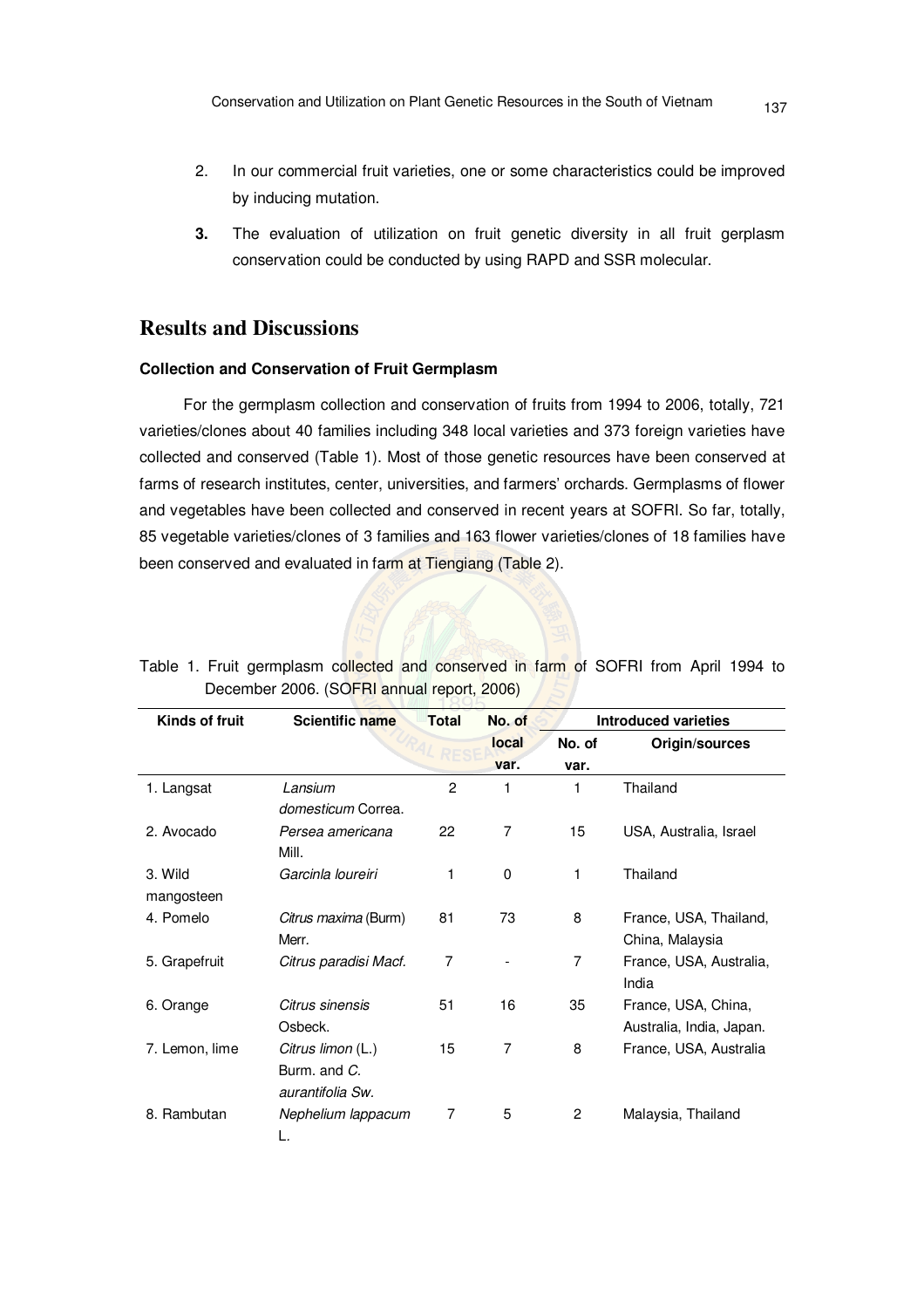| 9. Banana                         | Musa spp.                         | 55                            | 54 | 1              |                                                     |
|-----------------------------------|-----------------------------------|-------------------------------|----|----------------|-----------------------------------------------------|
| 10. Otaheite apple                | Spondias dulcis<br>Soland.        | 2                             | 1  | 1              | Thailand                                            |
| 11. Wild, hybrid<br>citrus        | (a)                               | 20                            | 14 | 6              | France, USA                                         |
| 12. Walnut                        | Castanea crenata<br>Sieb.et Zucc. | 1                             |    | 1              | Japan                                               |
| 13. Pineapple                     | Anonas comosus (L.)<br>Merr.      | 47                            | 12 | 35             | Taiwan, Thailand,<br>Australia, France,<br>Malaysia |
| 14. Rambai                        | Baccaucera spp.                   | 1                             | 1  |                |                                                     |
| 15. Strawberry                    | Fragaria ananassa<br>Duch.        | 1                             |    | 1              | <b>USA</b>                                          |
| 16. Peach                         | Prunus persica (L.)<br>Batsch.    | 4                             |    | 4              | USA, Australia                                      |
| 17. Papaya                        | Carica papaya L.                  | 28                            | 6  | 22             | USA, Malaysia,<br>Thailand, Japan                   |
| 18. Citrus vars. for<br>rootstock | (b)                               | 19                            |    | 19             | France, USA, Australia,<br>India                    |
| 19. Persimon                      | Diospyros spp.                    | 8                             |    | 8              | Australia, Japan, USA                               |
| 20. Kumquat                       | Fortunella spp.                   | $6\phantom{a}$                | 5  | 1              |                                                     |
| 20. Calamondin                    | Cito microcarpa mitis             |                               |    |                |                                                     |
| 21. Star fruit                    | Averrhoa carambola<br>L.          | 18                            |    | 18             | Malaysia, Taiwan,<br>Thailand, Israel.              |
| 22. Passion fruit                 | Passiflora edulis                 |                               | 1  | 1              | Japan                                               |
| 23. Egg fruit                     | Lucuma caimito                    | $\overline{\phantom{a}}$<br>1 |    | 1              | Taiwan                                              |
|                                   | Roem.                             |                               |    |                |                                                     |
| 24. Pomegranate                   | Punica granatum                   | $\overline{2}$                |    | $\overline{c}$ | India, China                                        |
| 25. Nectarine                     | Prunus spp.                       | 8                             |    | 8              | Australia, USA                                      |
| 26. Water apple                   | Eugenia aquea<br>Syzygium spp.    | 21                            | 18 | 3              | Thailand, Taiwan,<br>Malaysia,                      |
| 27. Plum                          | Prunus salicina                   | 3                             |    | 3              | Australia, USA                                      |
| 28. Sweetsop                      | Annona squamosa L.                | 3                             | 3  |                | Australia, Israel                                   |
| 29. Sour sop                      | Annona muricata L.                | 1                             | 1  |                |                                                     |
| 30. Mangosteen                    | Garcinia<br>mangostana L.         | 1                             | 1  |                |                                                     |
| 31. Tamarind                      | Taramindus indica L.              | 14                            |    | 14             | Thailand                                            |
| 32. Jack fruit                    | Artocarpus<br>heterophyllus Lamk. | 12                            | 5  | 7              | Thailand                                            |
| 33. Apricot                       | Prunus armeniaca L.               | 1                             |    | 1              | <b>USA</b>                                          |
| 34. Longan                        | Dimocarpus longan<br>Lour.        | 20                            | 19 | 1              | Thailand                                            |
| 35. Grape                         | Vitis vinifera L.                 | 8                             |    | 8              | Thailand, Israel                                    |
| 36. Custard apple                 | Annona reticula                   | 1                             | 1  |                |                                                     |
| 37. Guava                         | Psidium guajava L.                | 27                            | 12 | 15             | India, Malaysia, Thailand                           |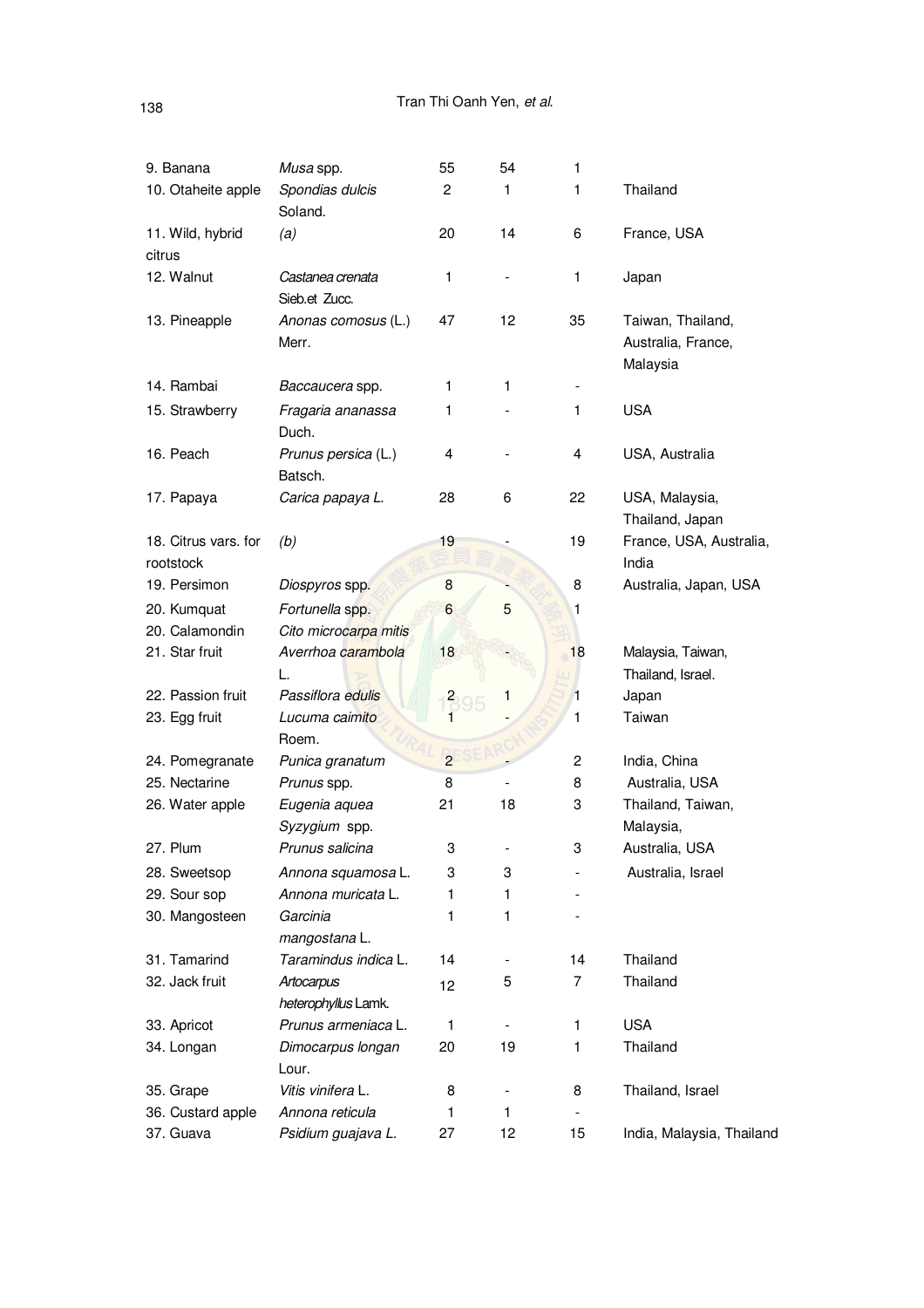| 38. Mandarin      | (c)                  | 43             | 14  | 29             | France, USA, China,      |
|-------------------|----------------------|----------------|-----|----------------|--------------------------|
|                   |                      |                |     |                | Australia, India, Japan. |
| 39. Salacca       | Salacca edulis       | $\overline{2}$ |     | $\overline{2}$ | Thailand                 |
|                   | Reinw.               |                |     |                |                          |
| 40. Sapodilla     | Manikara zapota (L.) | 5              | 5   |                |                          |
|                   | Van Royan.           |                |     |                |                          |
| 41. Durian        | Durio zibethinus     | 14             | 5   | 9              | Thailand, Malaysia,      |
|                   | Murr.                |                |     |                | Australia                |
| 42. Apple         | Zizyphus mauritiana  | $\overline{c}$ |     | $\mathbf{2}$   | Thailand                 |
|                   | Lamk.                |                |     |                |                          |
| 43. Acerola       | Malpighia glabra     | 3              | 2   | 1              | Thailand                 |
| 44. Dragon fruit  | <b>Hylocereus</b>    | 19             | 4   | 15             | Colombia, Taiwan,        |
|                   | undulatus Britte.    |                |     |                | France, Thailand         |
| 45. Gandaria      | Bouea oppositifolia  | $\overline{c}$ | 1   | 1              | Thailand                 |
|                   | Meis.                |                |     |                |                          |
| 46. Star apple    | Chrysophllum         | 8              | 8   |                |                          |
|                   | caimito              |                |     |                |                          |
| 47. Mango         | Mangifera spp        | 99             | 45  | 54             | Thailand, USA,           |
|                   |                      |                |     |                | Australia, Israel,       |
|                   |                      |                |     |                | Malaysia, China, India,  |
|                   |                      |                |     |                | Taiwan, Philippines.     |
| 48. Feijoa        | Acca sellowiana      | $\overline{c}$ |     | $\overline{c}$ | Israel                   |
| 49. Miracle plant |                      | 1              |     |                | Israel                   |
|                   | <b>Total</b>         | 721            | 348 | 373            |                          |

**Notes:** *(a): C. medica L., Limonia acidissima, Murray paniculata, Tangor (C. reticulata Blanco x C. sinensis Osbeck), Tangelo (C. reticulata x C. paradisi);*

*(b): C. limon (L.)* Burm., *C. sinensis (L.)* Osbeck, Citrumelo (C. *paradisi Macf.* x P. *trifoliata Raf.), Citrange (C.sinensis Osbeck.* x P. *trifoliata Raf.), C. aurantium L.,C. tachibana Tan., C. madurensis Lour;*

*(c): C. reticulata Blanco, C. reticulata var austera, C. unshiu Marc;*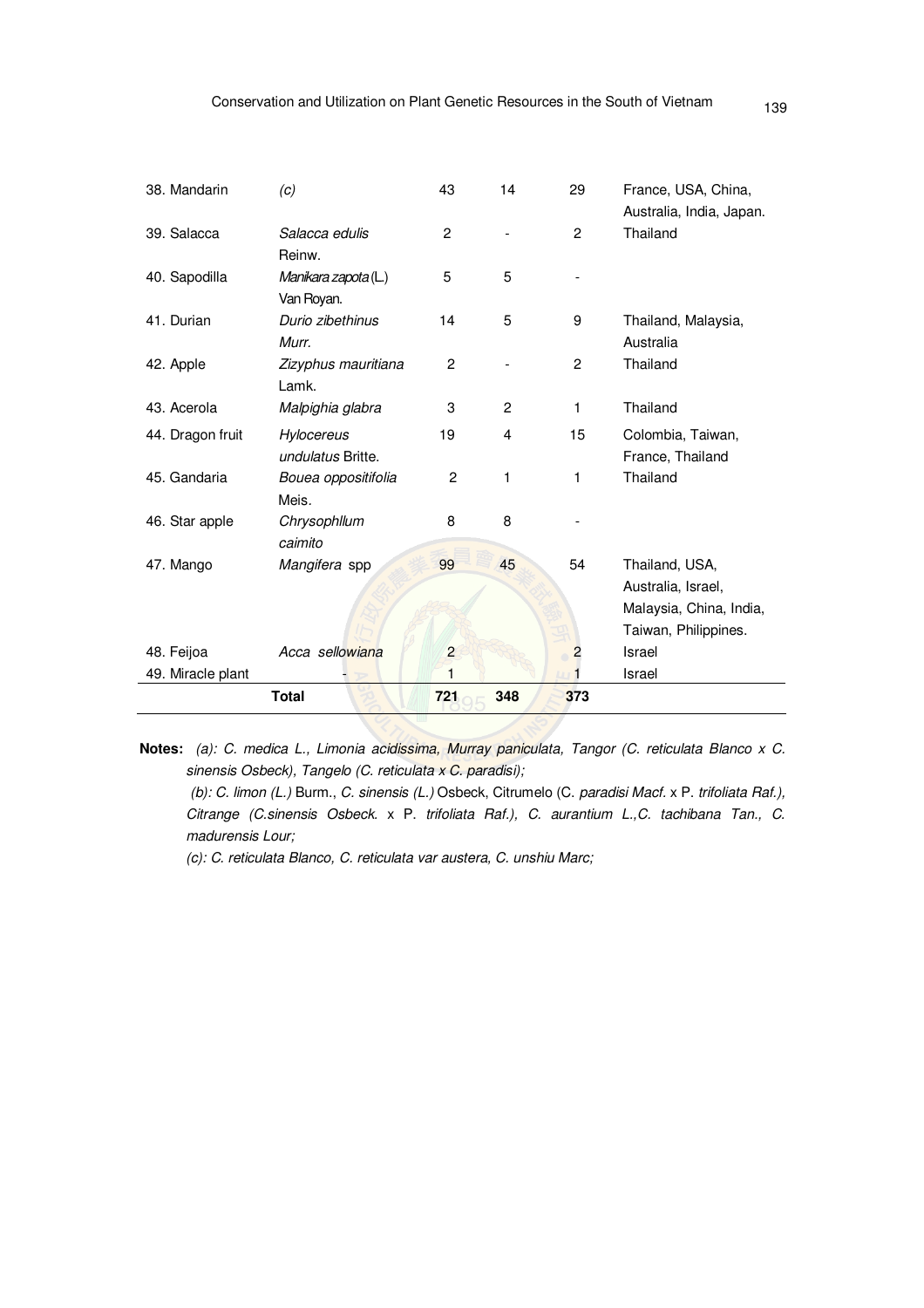| Vvegetables/       | Science name                        | Family          | No. of         | Origin/Source                            |
|--------------------|-------------------------------------|-----------------|----------------|------------------------------------------|
| flowers            |                                     |                 | var.           |                                          |
| 1. Cucumber        | Cucumis sativus L.                  | Cucurbitaceae   | 6              | Vietnam                                  |
| 2. Tomato          | Lycopersicon                        | Solanaceae      | 52             | Vietnam (2), India                       |
|                    | esculentum Mill                     |                 |                | (32), AVRDC (18)                         |
| 3. Eggplant        | Solanum melongena                   | Solanaceae      | 9              | Vietnam (5), India                       |
|                    | L.                                  |                 |                | $(2)$ , AVRDC $(2)$                      |
| 4. Hot pepper      | Capsicum annum L.                   | Solanaceae      | 11             | Vietnam                                  |
| 5. Okra            | Hibicus esculentus                  | Malvaceae       | 7              | Vietnam, China                           |
| 1. Gerbera         | Gerbera sp.                         | Asteraceae      | 40             | Da Lat, Tien Giang,<br>Dong Thap -       |
| 2. Anthurium       | Anthurium andreanum                 | Araceae         | 11             | Vietnam<br>Da Lat, Can Tho -<br>Vietnam  |
| 3. Phyllocactus    | Epiphyllum sp.                      | Cactaceae       | $\overline{7}$ | Da Lat - Vietnam                         |
| 4. Chrismas cactus | Zygocatus truncatus                 | Cactaceae       | 10             | Da Lat, Can Tho -<br>Vietnam             |
| 5. Life-plant      | Kalanchoe<br>blossfeldiana          | Crassulaceae    | 6              | Tien Giang, Da Lat -<br>Vietnam          |
| 6.Chrysanthemum    | Chrysanthemum sp.                   | Asteraceae      | 44             | Tien Giang, Da Lat,<br>Can Tho - Vietnam |
| 7. Daisy           | Aster amellus sp.                   | Asteraceae      | 3              | Tien Giang - Vietnam                     |
| 8. Orchid          | Dendrobium sp.,                     | Orchidaceae     | 18             | Tien Giang - Vietnam                     |
|                    | Cattleya sp., Oncidium              |                 |                |                                          |
| 9. Strelitzia      | sp.<br>Strelitzia reginae<br>Banks. | Strelitziaceae  | 2              | Da Lat - Vietnam,<br>Thailand            |
| 10. Begonia        | Begonia sp.                         | Begoniaceae     | 2              | Da Lat - Vietnam                         |
| 11. Torch Ginger   | Etlingera sp.                       | Zingiberaceae   | 3              | Thailand                                 |
| 12. Alpinia        | Alpinia sp.                         | Zingiberaceae   | 1              | Thailand                                 |
| 13. Iris           | Iris sp.                            | Iridaceae       | 1              | Da Lat - Vietnam                         |
| 14. Jasmine        | Camellia japoniaca                  | Theaceae        | 1              | Da Lat - Vietnam                         |
| 15. Gloxinia       | Sinningia speciosa                  | Gesneriaceae    | 7              | Can Tho - Vietnam                        |
| 16. African Violet | Saintpaulia ionantha                | Gesneriaceae    | 3              | Can Tho - Vietnam                        |
| 17. Carnation      | Dianthus caryophyllus               | Caryophyllaceae | 2              | Tien Giang - Vietnam                     |
| 18. Amaryllis      | Hippeastrum spp.                    | Amaryllidaceae  | $\overline{c}$ | Thailand                                 |
|                    | <b>Total</b>                        |                 | 248            |                                          |

Table 2. Germplasm collection and conservation of vegetables and flower in farm of SOFRI. (SOFRI annual report, 2006)

Source: Department of Vegetables and Department of Floriculture – (SOFRI 2006)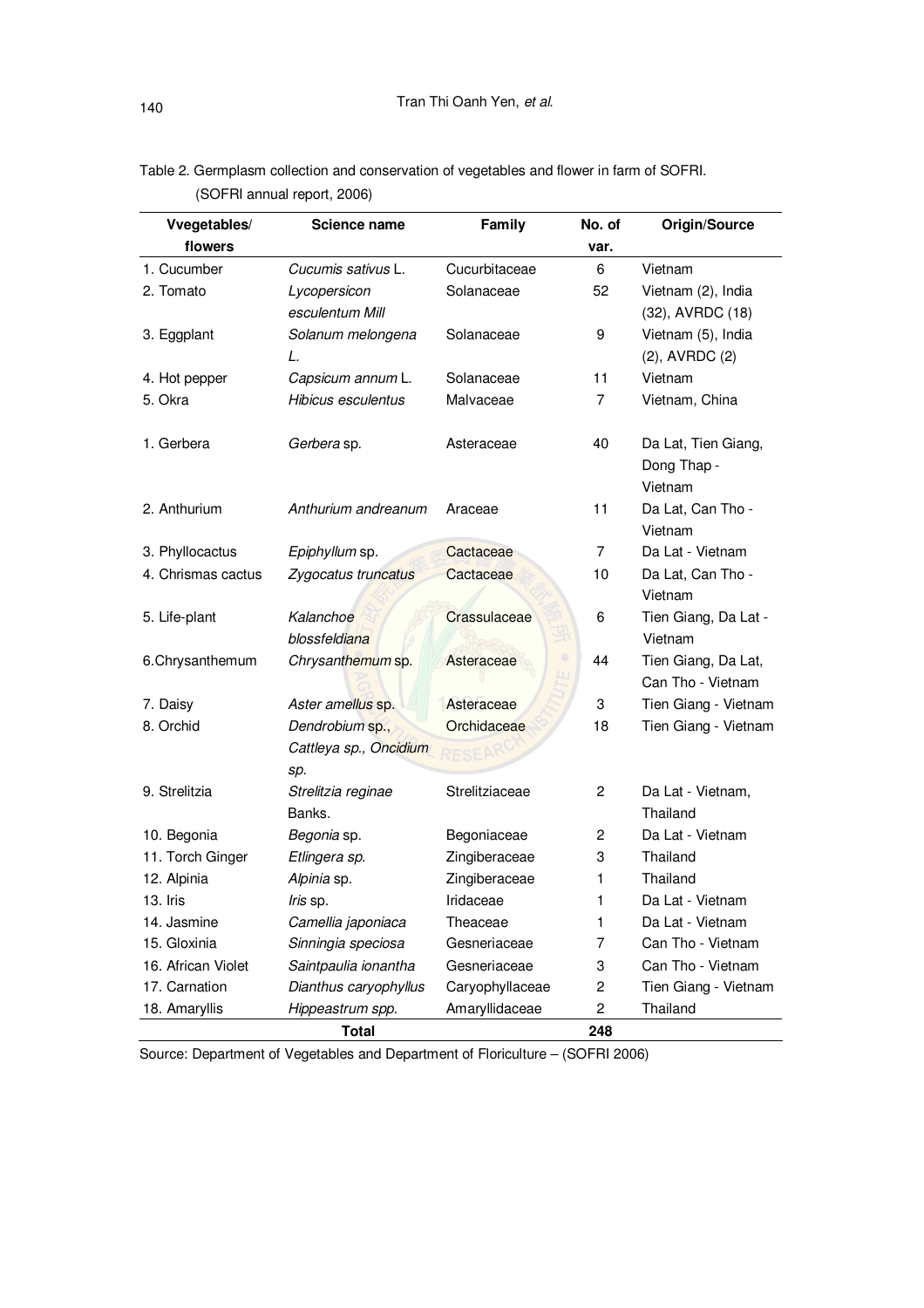# **Evaluation of Fruit Genetic Resources**

## **- Evaluation on morphological and agronomic characteristics**

Totally, 25 among 49 kinds of fruit trees have been evaluated on morphological and agronomic characteristics. Several important characteristics were investigated and evaluated in 446 cultivars of 25 kinds of fruit germplasms listed in Table 3.

| No.            | <b>Kinds of fruits</b> | No. of cultivars<br>evaluated | No. of<br>characteristics<br>evaluated |
|----------------|------------------------|-------------------------------|----------------------------------------|
| 1              | Langsat                | 1                             | 8                                      |
| $\overline{c}$ | Pomelo                 | 56                            | 13                                     |
| 3              | Grape fruit            | $\overline{7}$                | 13                                     |
| 4              | Orange                 | 49                            | 13                                     |
| 5              | Lemon/lime             | 15                            | 13                                     |
| 6              | Rambutan               | $\overline{7}$                | 11                                     |
| $\overline{7}$ | Wild and hybrid citrus | 10                            | 13                                     |
| 8              | Pineapple              | 28                            | 16                                     |
| 9              | Papaya                 | 16                            | 15                                     |
| 10             | Citrus for rootstock   | $\overline{7}$                | 13                                     |
| 11             | 1895<br>Calamondin     | $6\phantom{1}6$               | 13                                     |
| 12             | Star fruit             | 18                            | 12                                     |
| 13             | Passion flower         | 1                             | 12                                     |
| 14             | Water apple            | 21                            | 12                                     |
| 15             | Tamarind               | 13                            | 11                                     |
| 16             | Jack fruit             | 3                             | 12                                     |
| 17             | Longan                 | 22                            | 16                                     |
| 18             | Guava                  | $\overline{4}$                | 12 <sup>2</sup>                        |
| 19             | Mandarin               | 42                            | 13                                     |
| 20             | Sapodilla              | $\overline{c}$                | 12                                     |
| 21             | Durian                 | 6                             | 12                                     |
| 22             | Apple                  | 1                             | 6                                      |
| 23             | Acerola                | 1                             | 6                                      |
| 24             | Dragon fruit           | 24                            | 11                                     |
| 25             | Mango                  | 86                            | 13                                     |
|                | <b>Total</b>           | 446                           |                                        |

Table 3. Important characteristics were recorded and evaluated in 446 cultivars of fruit trees at SOFRI during 1994-2006.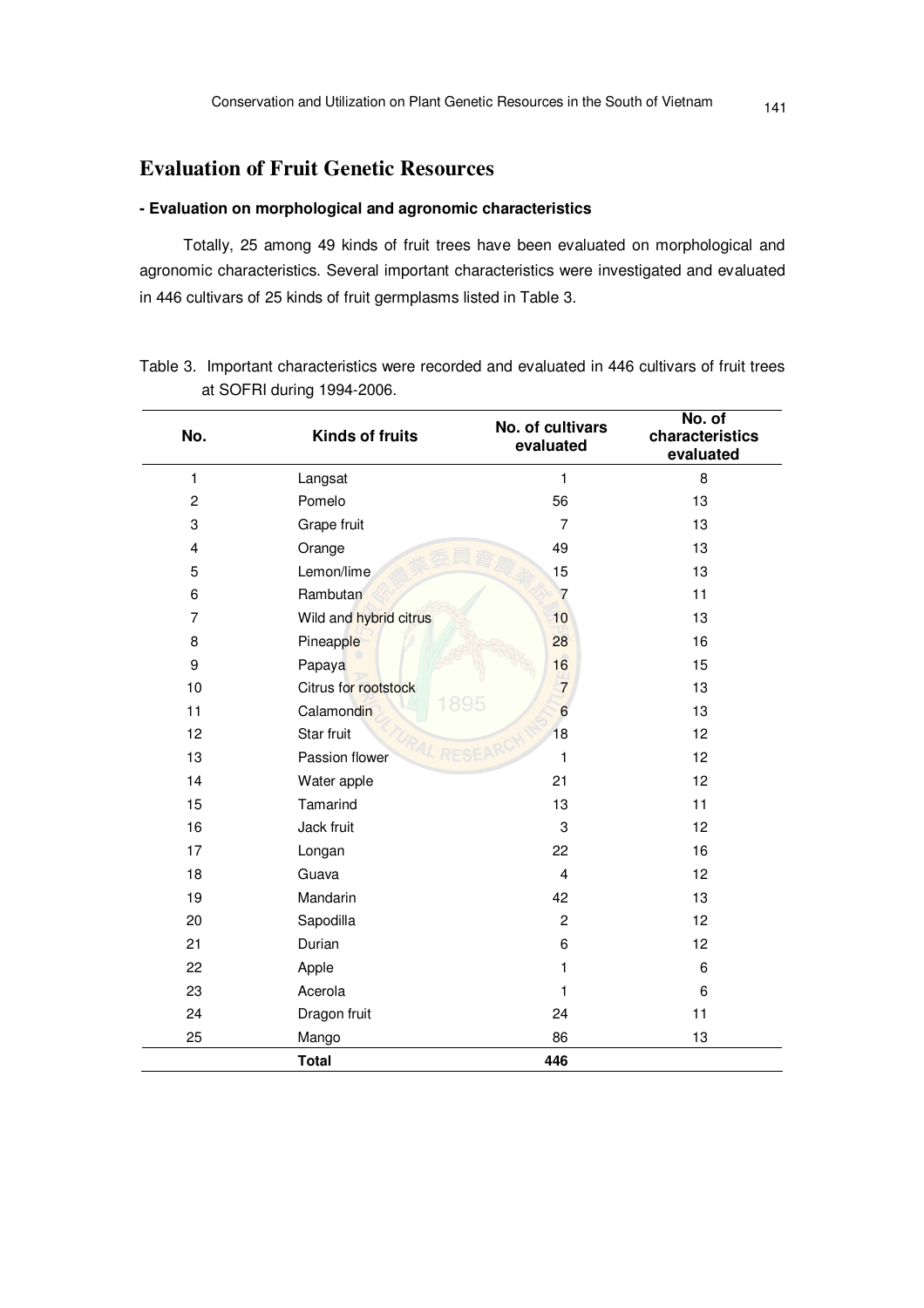#### **- Evaluation on tolerance to salinity and flood**

Vo Huu Thoai and Nguyen Minh Chau (2002) evaluated the tolerance to salinity and flood on 18 pomelo varieties. The results indicated that some pomelo varieties have high tolerance to flooding period of 30 days. These pomelo varieties are Duong Hong Pomelo (Binh Duong), Bong Pomelo (Hue), Hong Duong Pomelo (Can Tho), and Oi Pomelo (Binhduong). Pomelo varieties such as Duong Hong (Binh Duong), Hong Duong (Can Tho), Chua Pomelo (CanTho), Chua Pomelo (Ben Tre) also showed bearing high tolerance to salinity.

#### **- Evaluation on tolenrant to** *Phytophthora citrophthora* **on citrus**

Barley (2001) showed that 42 citrus varieties from Vietnam were tested having reaction to *P. citrophthora*. However, the results also showed that Xiem mandarin, Hong Kim mandarin, Ta mandarin, Tau orange expressed tolerance to *P. citrophthora* growing in pot condition.

#### **- Evaluation genetic diversity on citrus and pineapple**

131 local citrus varieties/clones were used for analysis on genetic diversity by using micro-satellite molecular markers (Tran Thi Oanh Yen *et al*.). 30 varieties/clones including Queen and Cayenne of local and introduced varieties were used for analysis on genetic diversity by using RAPD molecular markers (Tran Thi My Hanh *et al.*, 2005).

#### **- Fruit varieties in farmers' orchards selected for developing commercial varieties:**

Many fruit varieties were selected in farmers' orchards, farms and certificated by Ministry of Agriculture and Rural Development (MARD) and then released as commercial variety, such as cat Hoa Loc mango, cat chu mango, seedless milk yellow flesh durian, mangosteen, da xanh pomelo, nam roi pomelo, duong la cam pomelo, nghe jackfruit, etc.

#### **- Improvement of commercial fruit varieties:**

Generally, commercial fruit varieties have good quality; somehow, there are one or some characteristics necessary to be improved such as the number of seeds in citrus varieties, thin skin in cat Hoa Loc mango, and fruit dropping in xuong com vang longan. The fruit breeding program inducing mutation, traditional breeding, and embryo culture were conducted in SOFRI.